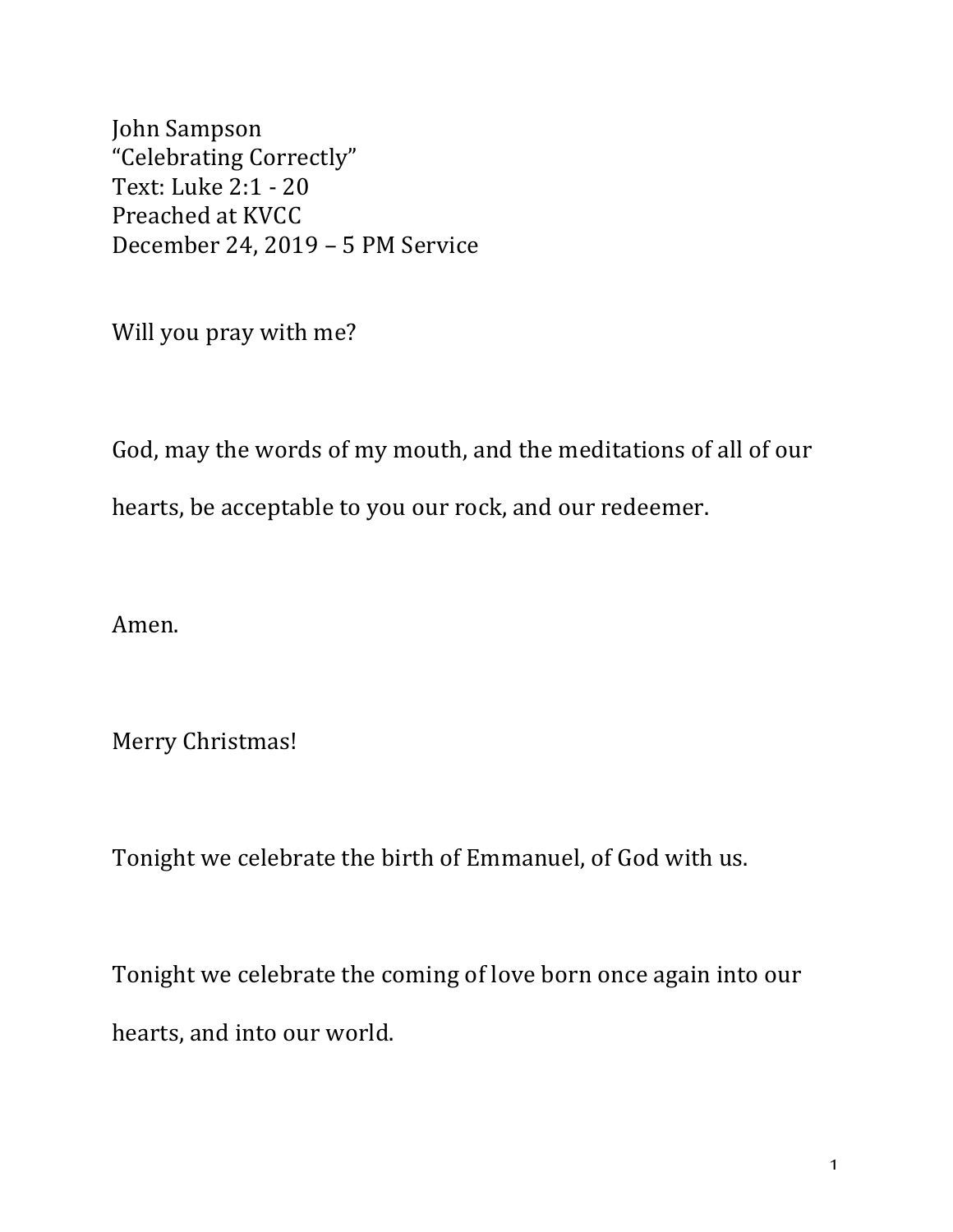And there's a lot of pressure that comes along with this celebration isn't there? There's a lot of pressure not only to celebrate Christmas, but to celebrate it correctly.

You know this from your lives, and I know it from leading this church.

Here are just a couple of examples:

Ok, do we have the crèche set up? Yes! Is it in the right place. Yes! Uh oh, where's the figure of Mary. Make sure she doesn't get put in the crèche too early, and make sure the animals don't show up too late!

OK, it's still Advent. We can only sing Advent hymns and carols. No Christmas carols until Christmas, and then only in Christmas! Then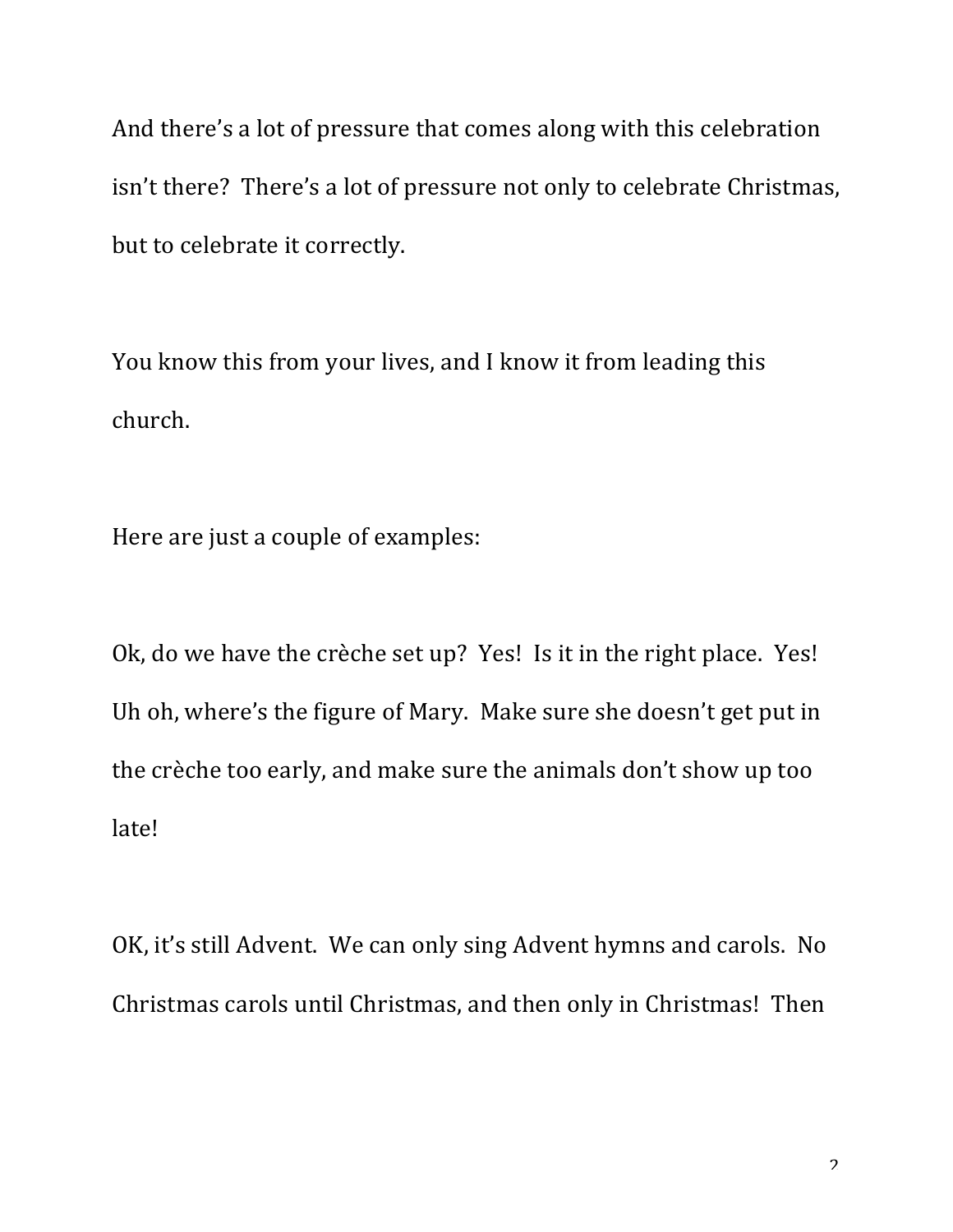we move immediately to the Epiphany hymns. I confess I am personally very uptight about this one.

We've got an Advent wreath! That is so good. We're a great church. We've got it going on. But there's a sequence to the lighting of the candles that has to be obeyed. Purple candle on the first Sunday, purple candle on the second Sunday, then the pink candle and then the final purple candle on the fourth Sunday. Whatever you do, don't light the white candle in the middle of the wreath until Christmas Eve!

This is some of how Christmas is celebrated correctly in a church like this one.

But we also have these same kinds of hang-ups at home, don't we?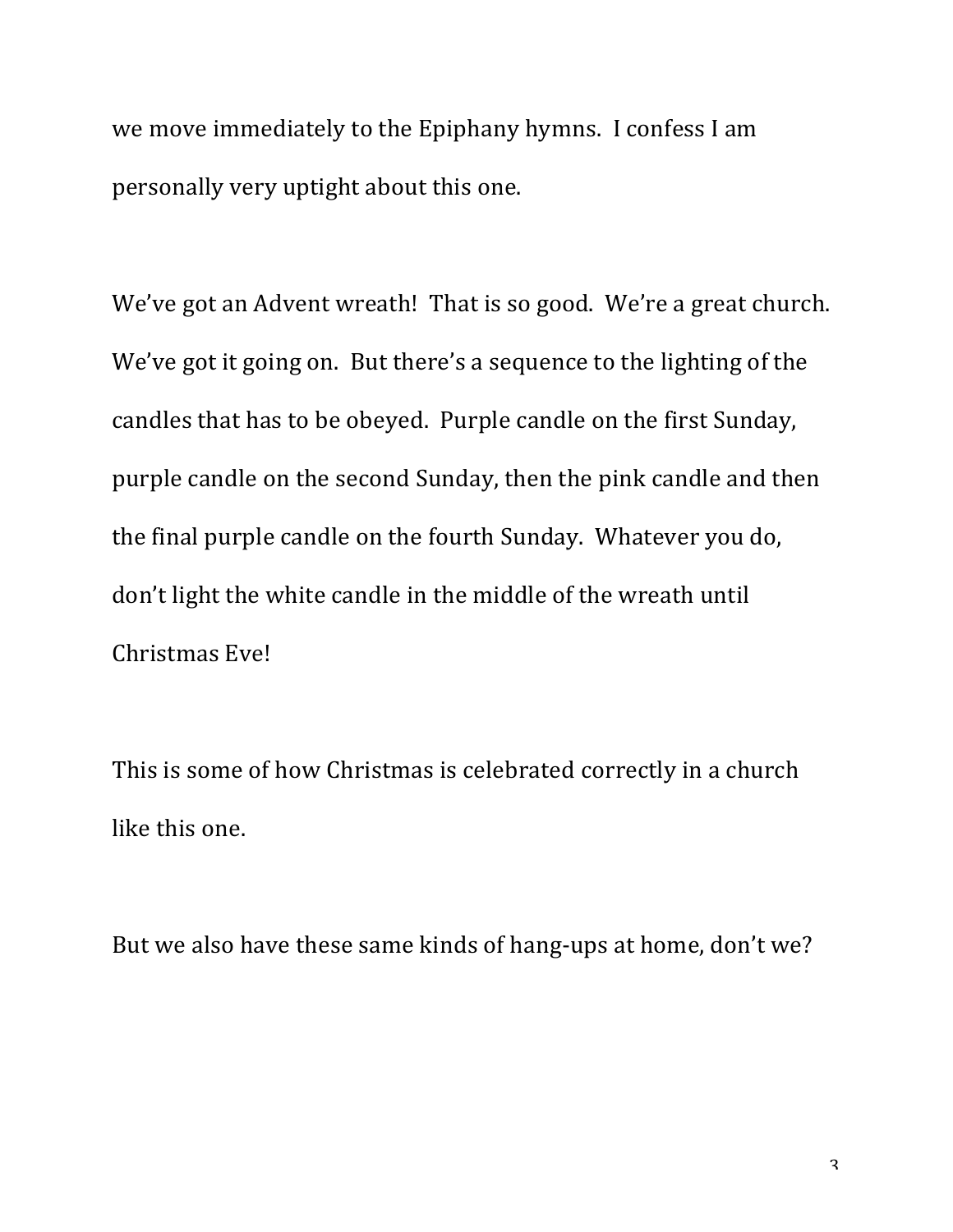To celebrate Christmas means we always have ham, we don't do turkey because that's for Thanksgiving. Or maybe it is roast beef and never ham, because ham is only for Easter!

Or maybe our Christmas OCD shows up around the Christmas tree. The Christmas tree always goes up the day after Thanksgiving, or never before Christmas Eve. It's always a Douglas fur! It's always a balsam! It's never a white pine.

Or maybe we celebrate Christmas correctly by going to my family's house for Christmas Eve, and your family's house for Christmas day. But ugh, Aunt Rhoda can't make it because of her knee surgery so we have to switch it up this year, and that means we won't get to see your sister because she always has to go to her inlaw's house on Christmas day.

What a mess!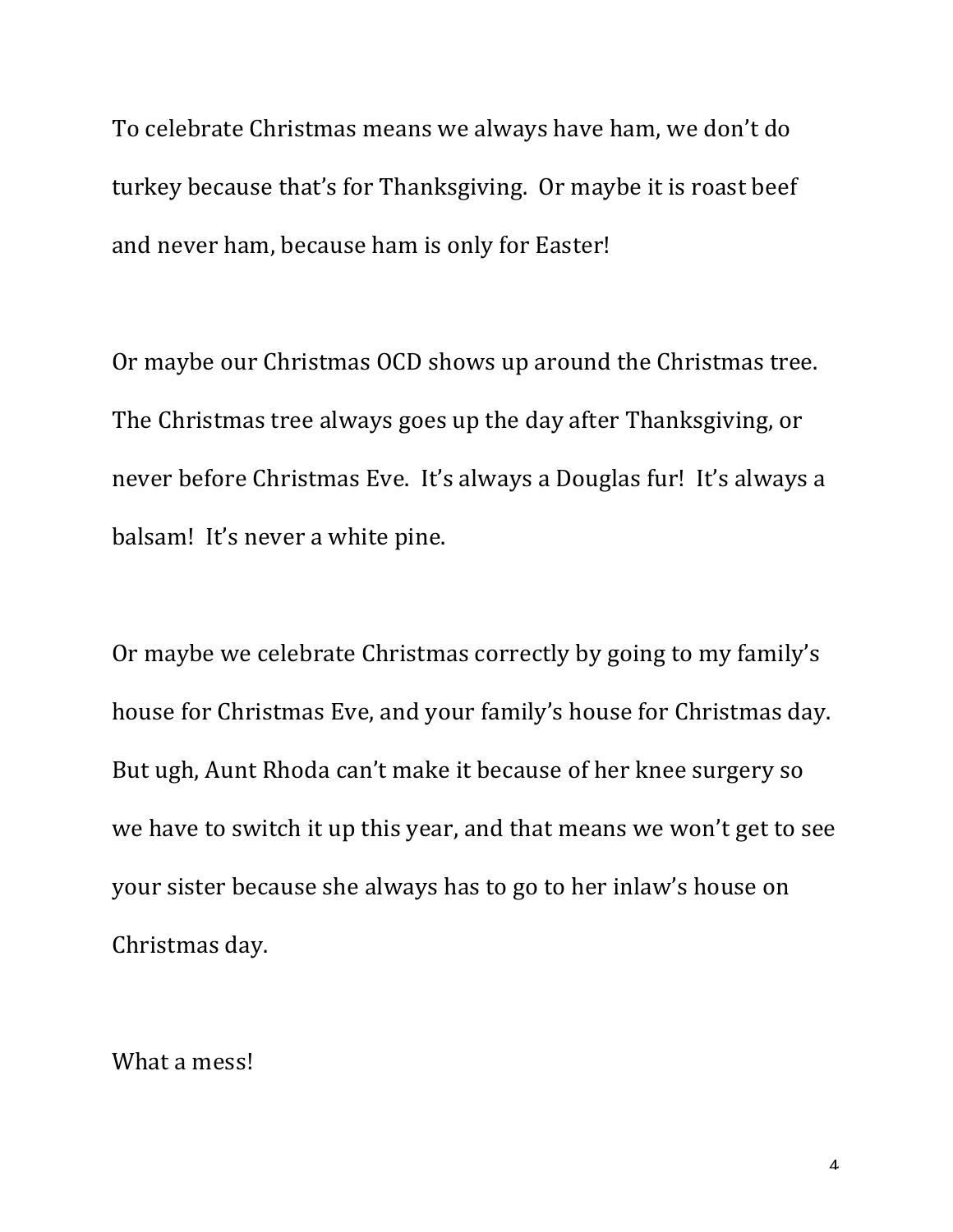And it's all real.

These kinds of compulsions we have around how to correctly celebrate the birth of Jesus, the one we will come to call the Christ, are filled with our emotions, and our desires, and our expectations, and assumptions. They are filled with us; they are centered around what we want. And they can make our celebrations seem anything, but celebratory. And I bet there are some here right now who know exactly what I am talking about. There are probably a couple of people here tonight who are in the thick of the pain of celebrating Christmas *correctly*.

But on this night when we welcome God's light being born in the darkness I am going to tell you a secret that's really not such a secret, but something we need none-the-less to hear again and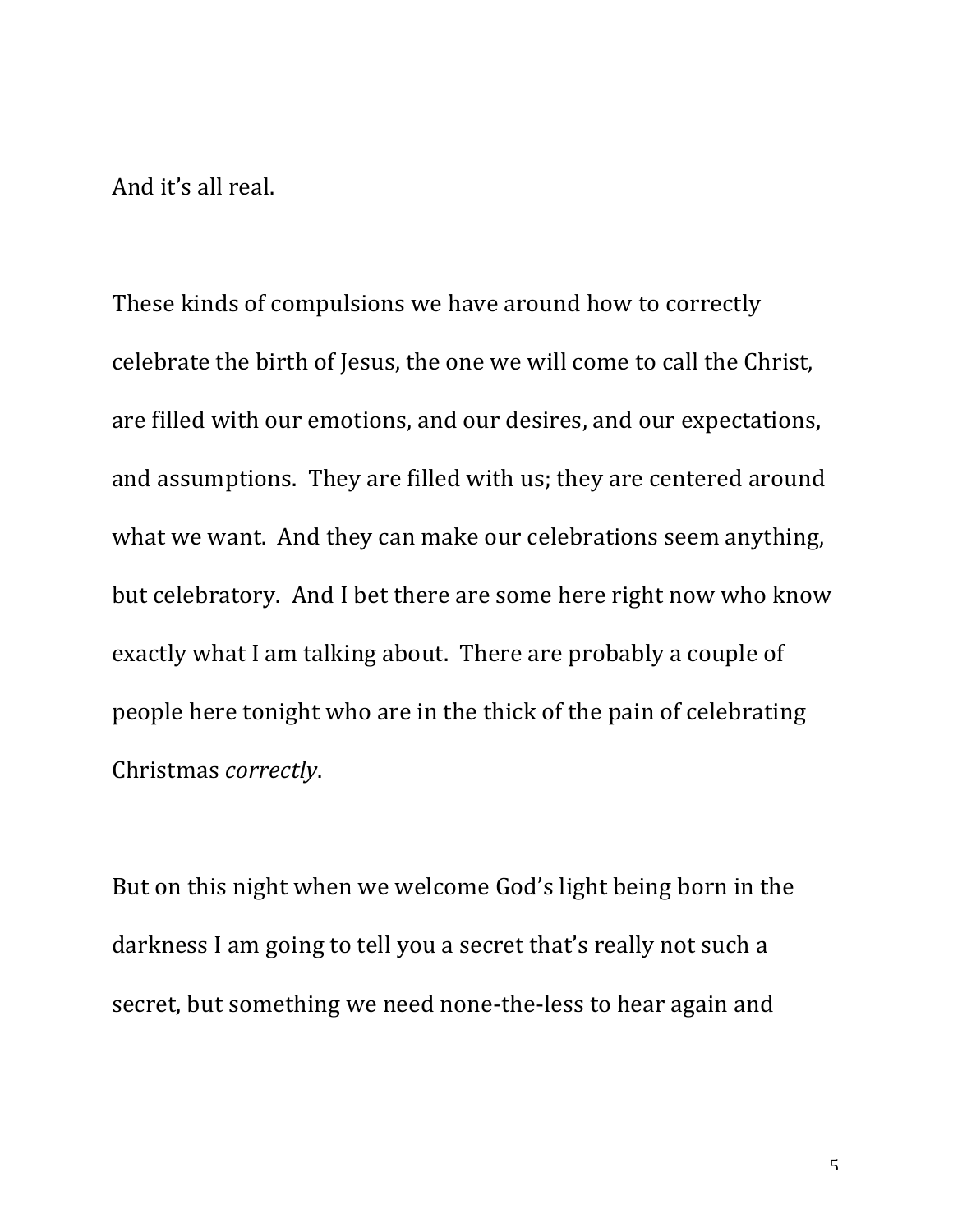again. Because if we don't hear it here, we may not hear it somewhere else.

And here it is. God doesn't really care about any of the things we get so worked up about at Christmas time.

God's love for all of us will still be born again in our world, even if the wrong Advent candle is lit.

God will come and commit to us again, even if we have tacos instead of ham for our Christmas dinner.

God still wants us to see that she has not forgotten the poor, and the outcast, and the lowly in her dream for humanity, even if we accidentally got the wrong kind of Christmas tree that looks really beautiful, but just doesn't have that Christmas tree smell to it.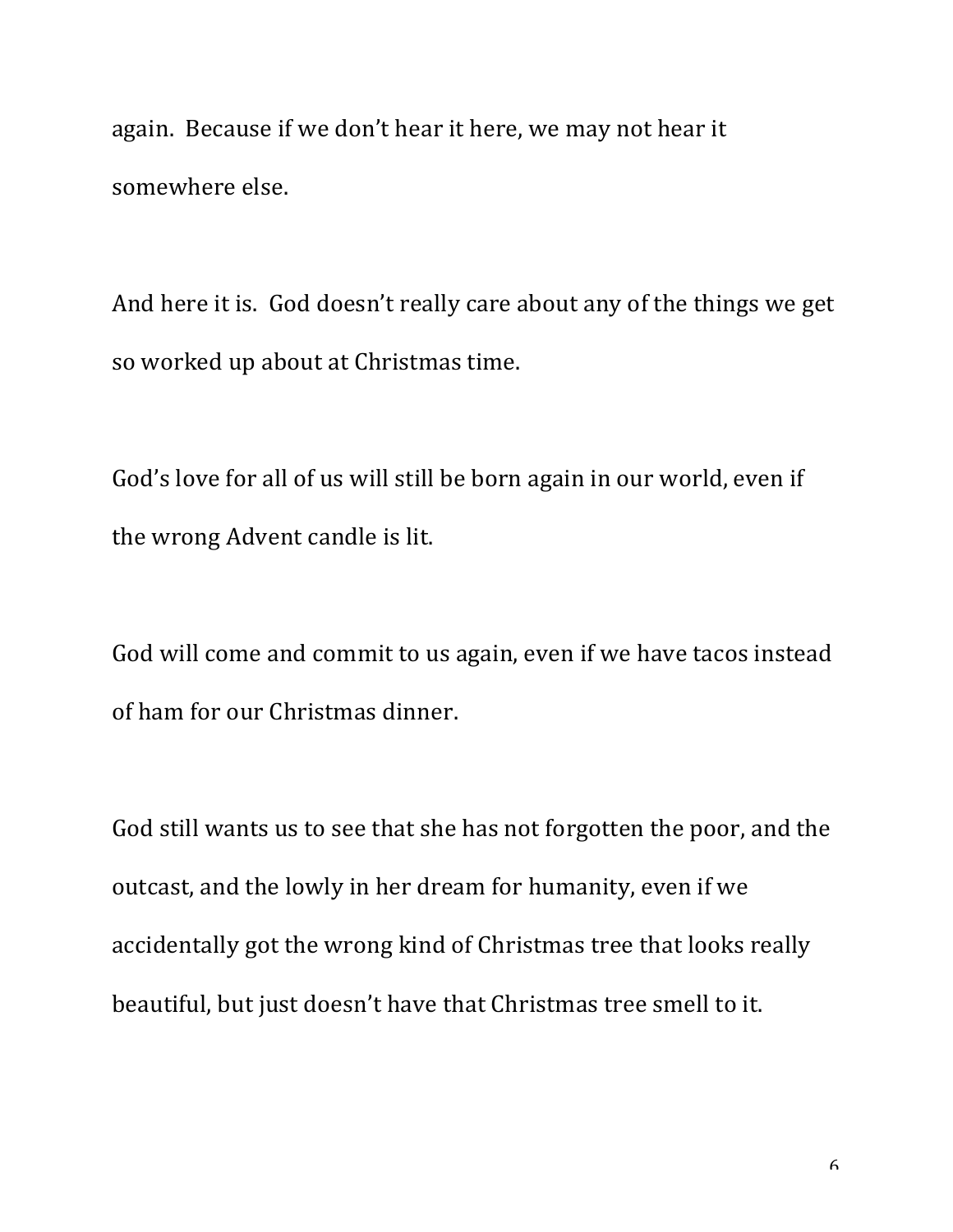Because what we mark tonight on this Christmas Eve is beyond all of these holiday purity tests that we impose on ourselves, and on each other.

I am reminded of a quotation from the great German theologian Dietrich Bonhoeffer, which I want to share with you tonight, because it contains God's call to clarity for all of us who find ourselves in the fog of the modern American Christmas holiday apocalypse. He writes:

"Who will celebrate Christmas correctly? Whoever finally lays down all power, all honor, all reputation, all vanity, all arrogance, all individualism beside the manger."

I am thankful for Bonhoeffer reminding us that Christmas is not about the candles, and hams, and Christmas trees that may have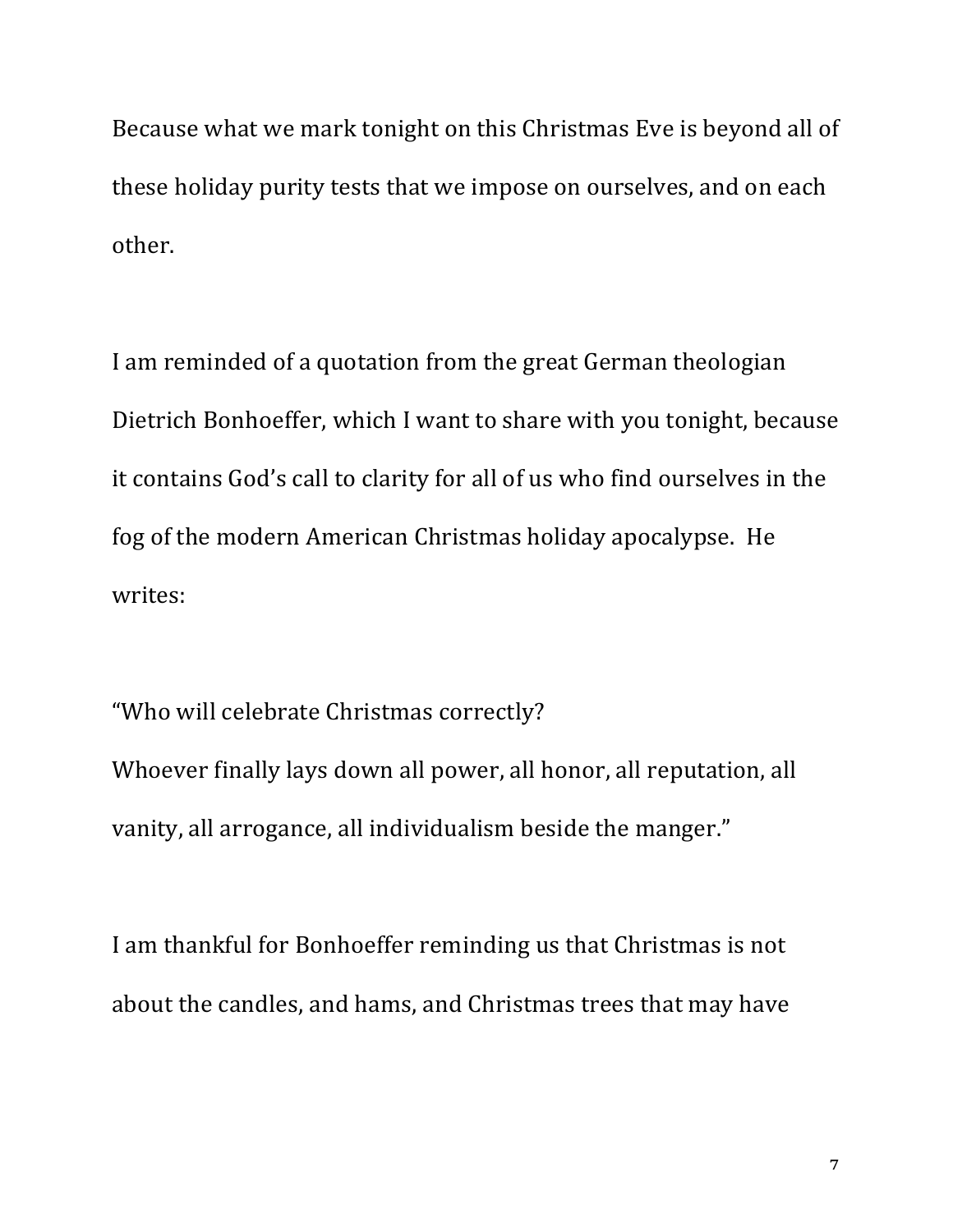overtaken our minds and hearts at this moment in our lives, and in this moment of our holiday season.

I am thankful for Bonhoeffer reminding us that Christmas is about our commitment to our own self-emptying. Christmas, the celebration of God with us, is about letting go of all of the things that crowd our hearts and our minds and our lives so that a space can open up inside of us, a space no bigger than a womb, a space where God's love can grow, and be born again.

And this can only happen when we let go of ourselves, and say yes, just like Mary did all those years ago, to the spirit of God showing us a different path forward, a different future that wants so desperately to be delivered.

Tonight we remember the events of the past, of the journey of Mary and Joseph to Bethlehem, of the birth of Jesus in a manger because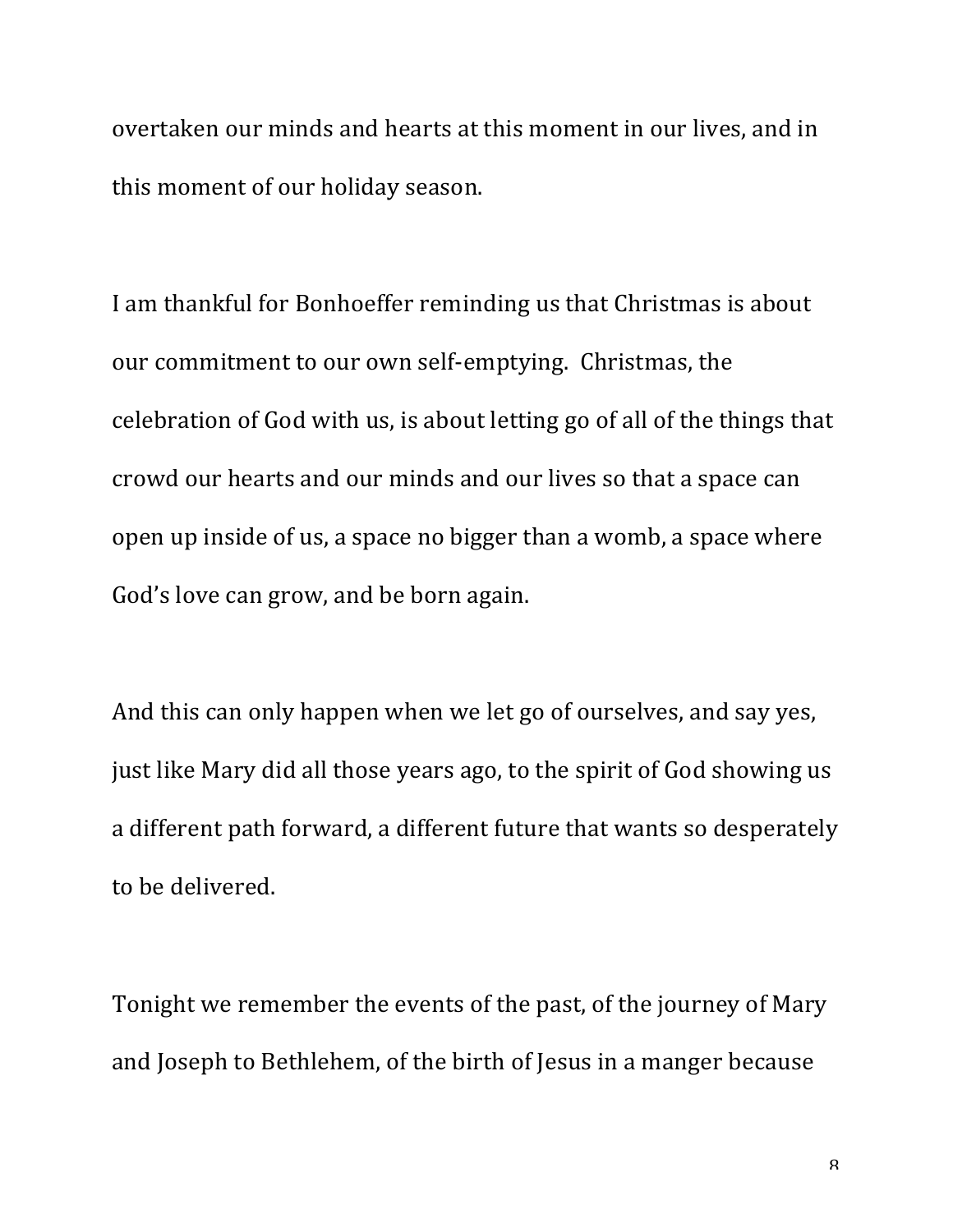there was no room in the inn, of the angels proclaiming the birth of Love to the shepherds in the fields. But we share these stories again in this church, on this night, so that the truth of God's dream may come to pass again in the present, in us, in our world, which lives in a profound and real darkness.

We share these stories tonight so that we might even say yes to God's invitation to become co-creators of a new world, based on love, and light, and peace arising from justice.

So on this Christmas Eve, it is my prayer that you will not get so hung up with all of the correct ways you're supposed to celebrate this most meaningful of holidays. Don't worry yourselves over hams, or colored candles, or different types of Christmas trees. Remember that tonight is about the birth of God's love for all of us, and God's invitation for you to play your part in this most beautiful and wonderful of all stories.